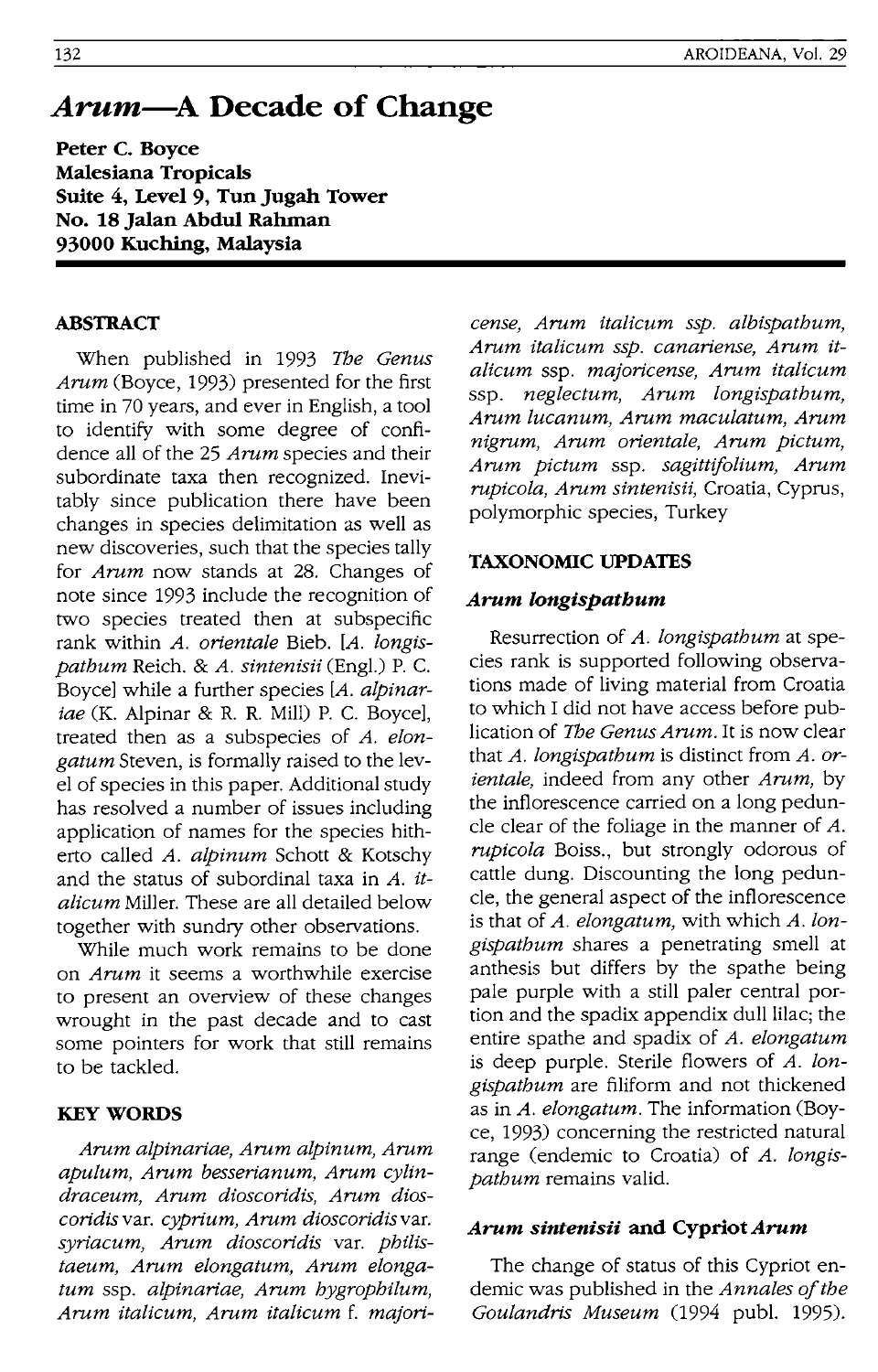However, this is not a well-known journal and so it seems worth repeating here the salient points. *Arum sintenisii* differs from *A. orientale* by the long-peduncled inflorescences carried at or slightly above the level of the leaves and the spadix appendix producing a strong fruity smell at anthesis (inflorescence carried below the foliage and smelling of cattle dung/urine in *A. orientale).* **In** general aspect *A. sintenisii* rather closely resembles *A. hygrophilum* Boiss., especially as herbarium material, although it differs in the spathe colour and spadix odour *(A. hygrophilum* has the spathe pale green with a very narrow purple margin and a spadix that is odourless at all times). It has further become apparent that all the vouchered records of *A. hygrophilum* from Cyprus are attributable to *A. sintenisii* and that *Arum hygrophilum* appears to be absent from Cyprus.

A plant of Cypriot origin that I erroneously reported as a putative hybrid between *A. orientale* and *A. hygrophilum* on pages 179/80 of *The Genus Arum* is also referable to *A. sintenisii.* 

As an outcome of these changes, three *Arum* species are currently recorded for Cyprus:

- *A. dioscoridis* var. *cyprium* (Schott) Engl. (see note below under discussion of *A. dioscoridis* Sm.)
- *A. rupicola* Boiss.
- *A. sintenisii* (Engl.) P. C. Boyce

#### *Arum besserlanum*

*Arum besserianum* Schott, treated as insufficiently known in 1993, is, based on study of plants now in cultivation, quite distinct from and indeed probably not particular closely related to *A. orientale.* The spathe is deeper coloured and the tuber globose and compressed, rather in the manner of a begonia tuber, while the sterile flowers are more densely arranged.

At least one nursery offering *A. orientale*  and *A. besserianum* states that they may be separated by tuber shape, which is true, but implies that the tuber of *A. orientale* is elongated. This is not strictly so in

the sense of tuber elongation in, e.g. A. *maculatum* L. and its kin, in which the tubers are rhizome-like with the tuber growing laterally through the soil. The tubers of *A. orientale* are better described as being obliquely or asymmetrically globular in such that the new tuber does not form directly over the old tuber, as is the case with *A. besserianum,* but rather slightly offset to one side so that observing tubers of several years growth a *somewhat* elongated tuber does result, but not in the manner in which such rhizome-like tubers occur in *A. maculatum,* etc, where new growth is produced laterally to the tuber axis and a long, sausage-like tuber results.

The synonymy cited for *A. besserianum*  (Boyce, 1993) is still valid.

#### *Arum alpinarlae*

Treated as a subspecies of *A. elongatum*  (Boyce, 1993), *A. alpinariae* (K. Alpinar & R. R. Mill) P. C. Boyce is distinct from it by the much shorter and considerably less massive spadix appendix and most readily distinguished by the startling rich crimson spathe interior, quite different to the sombre purple spathe of *A. elongatum* and, indeed, unmatched by any other *Arum*  species. These striking characteristics, together with the so far endemic habitat strongly support its recognition as a distinct species.

The formal publication of its new status is presented below:

## *Arum alpinarlae* (K. Alpinar & R. R. Mill) P. C. Boyce, **stat. nov.**

Basionym: *Arum elongatum* ssp. *alpinariae* K. Alpinar & R. R. Mill in Fl. Turkey & E. Aegean Is., 10: 236, 219 (1988).

Type: TURKEY: Sebsen to Bolu, Bolu Yolu, Ağu Daği, Kesik yaylasi, among Jun*iperus,* 1,600 m, 6 June 1983, *K. Alpinar*  ISTE 50605 (holotype ISTE!; isotype E!; K photograph!).

#### *Arum cyUndraceum*

Perhaps the most unfortunate outcome of these new studies is to note that *A. alpinum*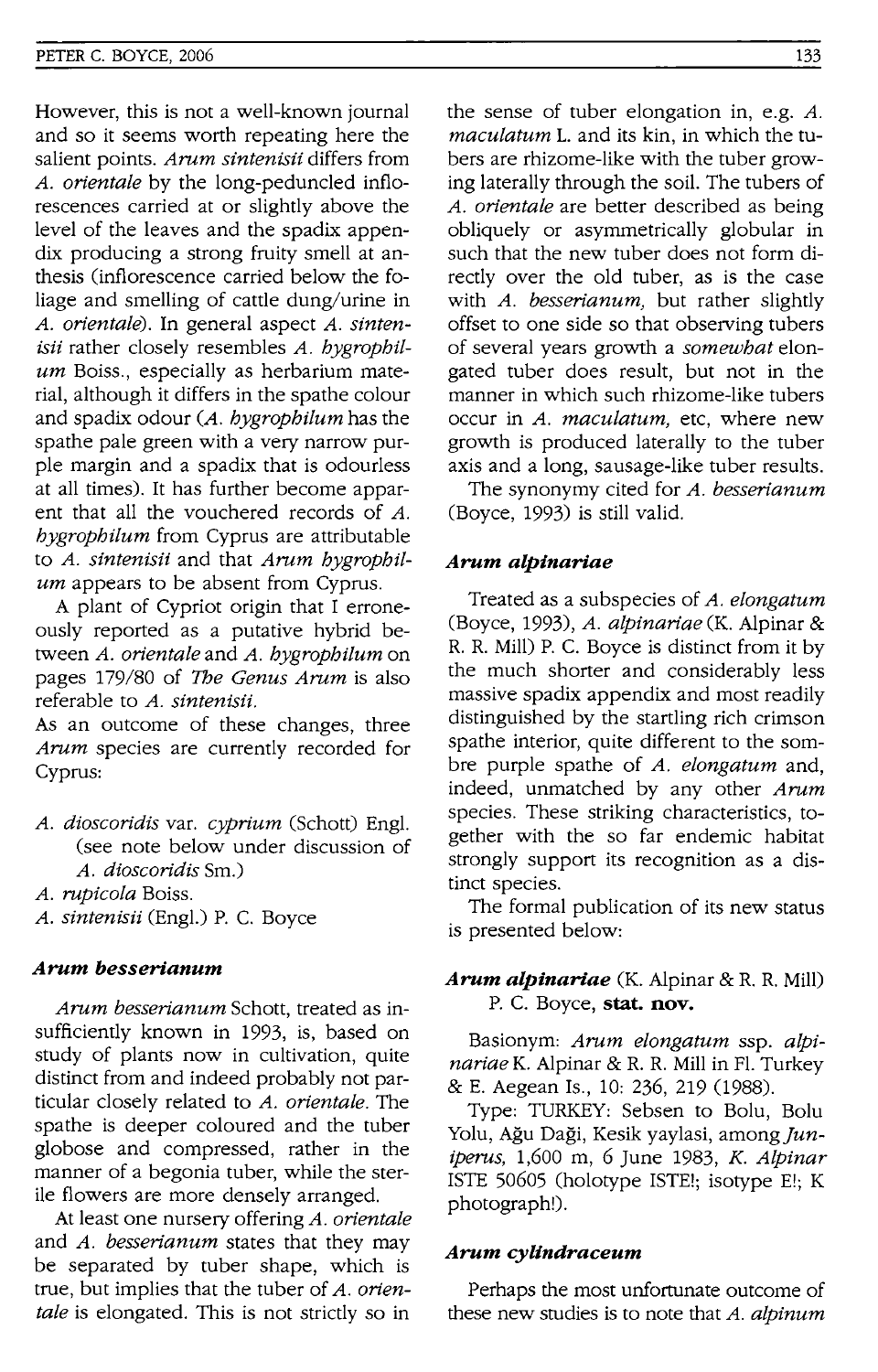must now be called *A. cylindraceum* Gasp., a name treated as doubtful in 1993 but, following recollection of material from the type locality, shown to be unequivocally identical with the later A. *alpinum.* 

Additionally, new collections of herbarium and living specimens of *A. lucanum*  Cavara & Grande have demonstrated without a shadow of doubt that it too is referable to the prioritised *A. cylindraceum.* 

Given that *A. alpinum* has been so-long obfuscated by *A. maculatum* and further burdened by a plethora of trivial taxonomic epithets, I feel it worthwhile presenting the new name for this species with its complete synonymy but without the long type and publication citations, for which see Boyce (1993).

- *Arum cylindraceum* Gasp. *A. maculatum* var. *cylindraceum* (Gasp.) Engl. *A. alpinum* Schott & Kotschy. *A. maculatum* var. *alpinum* (Schott & Kotschy) Engl. *A. maculatum* ssp. *alpinum* (Schott & Kotschy) Richter. *A. maculatum* var. *angustatum* subvar. *alpinum* (Schott & Kotschy) Engl. *A. orientale* ssp. *alpinum* (Schott & Kotschy) H.Riedl.
- *A. alpinum* var. *pannonicum* Terp6,
- *A. alpinum* var. *pannonicum* fm *javorkae*  Terp6.
- *A. danicum* (Prime) O.N. Dubovik *A. gracile* Unverr. *A. maculatum* var. *angustatum* subvar. *gracile* (Unverr.) Engl. *A. alpinum* ssp. *gracile* (Unverr.) Terp6
- *A. intermedium* Schur ex Schott. *A. alpinum* var. *intermedium* (Schur ex Schott) Terp6
- *A. italicum* var. *lanceolatum* Boiss. & Heldr. ex Engl.
- *A. lucanum* Cavara & Grande. *A. orientale*  ssp. *lucanum* (Cavara & Grande) Prime
- *A. majoricum* ssp. *lucanum* ('Bonafe') A. M. Romo
- *A. maculatum* var. *angustatum* Engl. *A. maculatum* ssp. *angustatum* (Engl.) Richter
- *A. maculatum* var. *attenuatum* Engl.
- *A. maculatum* ssp. *danicum* Prime. *A. al-*

*pinum* ssp. *danicum* (Prime) Terp6. *A. orientale* ssp. *danicum* (Prime) Prime

*A. transsilvanicum* Cztez

## *Arumpictum*

*Arum pictum* 1. f. is a distinctive autumn flowering species occurring in the Balearic islands, Corsica, Sardinia and mainland western Italy. Although unquestionably all belonging to one species, the populations in the Balearics tend to have rounded leaves with rather weakly defined rounded basal lobes whereas populations from Corsica, Sardinia and mainland Italy have leaves almost triangular in outline with quite well formed basal lobes. Given this, the publication of a purportedly Majorcan endemic, *Arum pictum* ssp. *sagittifolium* J. A. Rossell6 & 1. Saez *(Acta Bot. Barcin.,* 44: 170 (1997)) is intriguing in that the specimen that forms the type has leaves with much more the appearance of *A. pictum*  from the easterly part of its range.

# **A New Approach with Polymorphic Species**

I was inconsistent with my treatment of polymorphic species such that while I treated some, such as *A. maculatum* as a single highly variable entity, others, e.g. *A. italicum* and *A. dioscoridis* I attempted to split into discrete subordinate taxa. The unfortunate result of this latter course of action was to leave behind a mass of plants unplaceable within any taxon without resorting to finer and finer degrees of differentiation. These ultra-narrowly defined taxa, while arguably useful to the horticulturist, are of little taxonomic value and I have come to the conclusion that these highly variable species are best treated as single entities, as in the manner with which I dealt with *A. maculatum* and that *A. italicum* should be treated as a highly variable species.

## *Arum italicum*

Since publication of The *Genus Arum*  (Boyce, 1993) I have examined in habitat a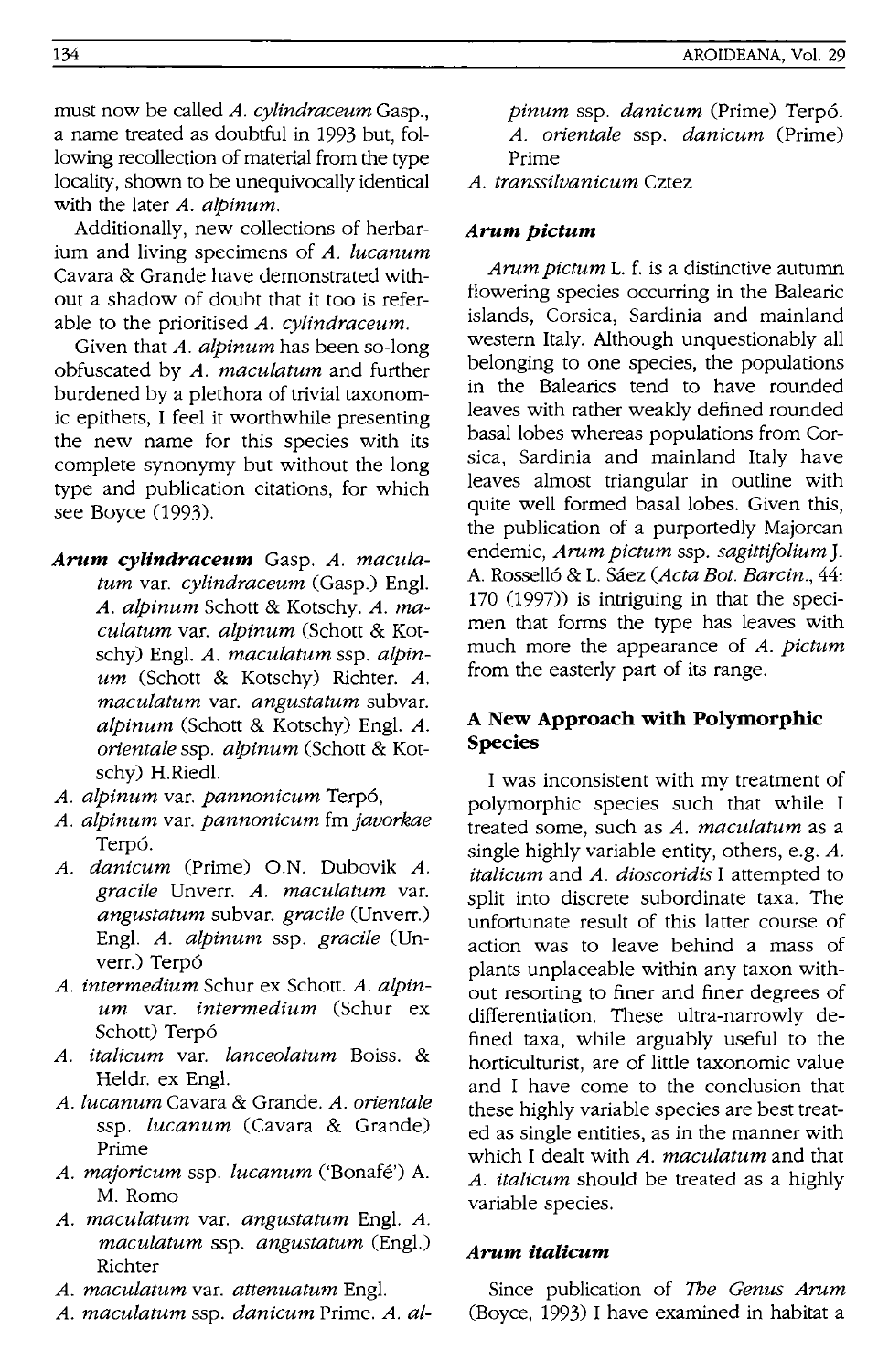great number of plants of two of the three western European subspecies of *A. italicum,* viz. ssp. *italicum* and ssp. *neglectum*  (F. Towns.) Prime, with the result that I have come to the conclusion that the two are not after all separable and fall under the one name, A. *italicum* ssp. *italicum.* Despite this, I note with some distress that further subdivisional tinkering with this remarkably variable species continues apace (e.g. *A. italicum* f. *majoricense* (1. Chodat) M. Mus, J. J. Pericas & J. A. Rossell6 & *A. italicum* ssp. majoricense (L. Chodat) O. de Bolòs, R. M. Masalles & J. Vigo.

The most easily observable character I used to distinguish between ssp. *italicum*  and ssp. *neglectum* was that of leaf shape, in particular the relationship between the basal and middle lobes of the leaf particularly for the first flush of leaves to emerge at the onset of growth. **In** 'typical' ssp. *italicum* the basal lobes are long and narrow and diverge sharply giving rise to the familiar leaf shape of the forms of *A. italicum* most often favoured in gardens whereas the leaves of 'typical' ssp. *neglectum* have shorter, broader lobes that partially overlap and diverge only slightly or not at all. Observation of large populations of *A. italicum sensu lato* in western France and southern Spain has showed that these leaf forms are simply elements within a considerable pool of variation and that where there are enough plants over a large enough area intermediates in leaf shape are abundant.

Another character I utilized in separating the subspecies, albeit primarily with regard to cultivated plants, is that of leaf markings. **In** gardens typical ssp. *italicum*  is probably best recognized and certainly most favoured by gardeners in the form with strikingly silver-grey main and secondary veins. As pointed out in *The Genus*  Arum, this leaf marking form is by no means the norm in wild populations, where unmarked or only scantily silverveined leaves are far more abundant while forms with plain green or variegated leaves with purple-black spotting are also common as are plants with leaves discretely spotted silver-grey. Nonetheless, I did

state that ssp. *neglectum* never displayed such variegation and used this as one of the potentially useful characters to aid identification. This is erroneous. Plants with typical ssp. *neglectum* leaf shape displaying silver-grey veining are not at all uncommon. Interestingly some nursery catalogues state that ssp. *neglectum* differs from ssp. *italicum* in having the leaf variegation not associated with the veins. This is not so. A large wild population of *A. italicum* will display a bewildering range of leaf markings associated with the ssp. *neglectum* leaf shape, with leaf markings ranging from silver-grey vein-associated variegation to clouded variegation not associated with veining while the ssp. *italicum* leaf shape also frequently displays non-venation-associated variegation.

The floral characters I used, mainly dealing with the relative abundance of the sterile flowers above and below the zone of fertile stamens are also part of a variation cline and in the intervening years it has come forcibly to my attention that the abundance of these sterile flowers in directly linked to plant vigour in this and all other Arum and is not to be seen as a reliable character upon which significant taxonomic decisions are made when distinguishing between elements *within* the same species. However, the form and arrangement of these sterile structures remains a powerful tool for separating *between* different species.

The feature of inflorescence colours in ssp. *neglectum* being more sombre than in ssp. *italicum* is stable only for the U.K. populations where the dull ochre or purplish ochre spadix appendix and purpleflushed spathe limb are diagnostic. On continental Europe the colours are variable, with the sombre colours 'typical' of ssp. *neglectum* not infrequently occurring in inflorescences of typical ssp. *italicum*  and *vice versa.* **In** particular, the purple staining on the inside of the convolute part of lower spathe seems to be much more inconsistent than I once thought. Evidence I had to hand when working on *A. italicum* for the book supported that the lower spathe of 'typical' ssp. *italicum* seldom if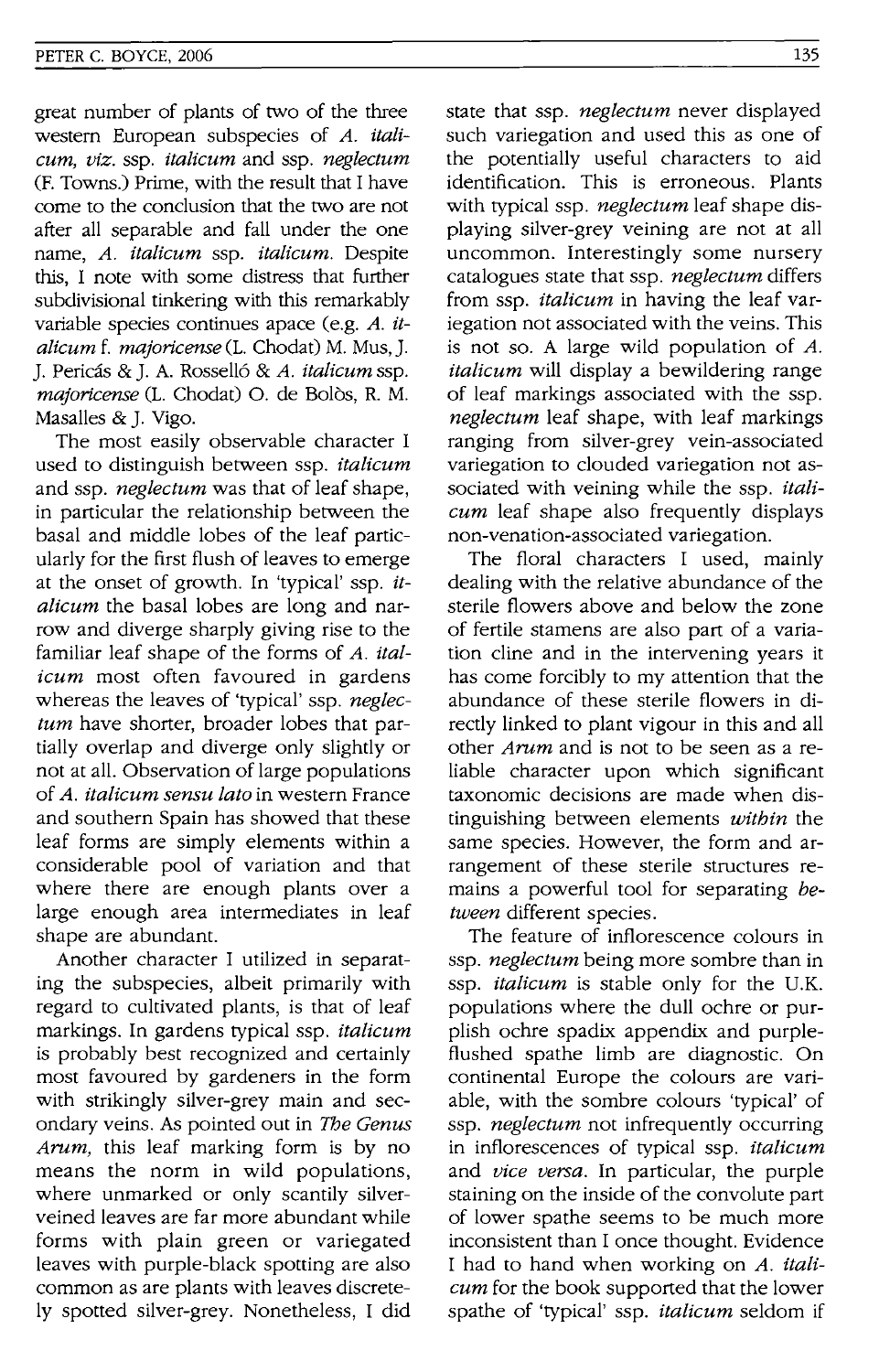ever displayed such purple staining whereas that of 'typical' ssp. *neglectum* invariably has staining to a degree and frequently quite markedly so. Now that I have had the opportunity to examine spathes from hundreds of different individuals over a wide range of habitat it is apparent that the spathe staining is unreliable in defining taxa *within* a species, although again it remains a useful tool at the species to species level with, e.g. A. *nigrum* Schott, *A. apulum* (Carano) P. C. Boyce and *A. orientale,* etc., readily separable using this character.

I cited a geographical basis for the separation, with ssp. *neglectum* accounting for the northerly part of the range of *A. italicum* and ssp. *italicum* the southerly part. Curiously this is still a reasonably accurate statement, although the remarkably unvarying nature of ssp. *neglectum* north of the Loire Valley is odd given the chaotic introgression south of the Loire Valley. One explanation might be that the southern range of ssp. *neglectum* is blurred by massive hybridization with ssp. *italicum.*  If that were so, then one would expect ssp. *italicum* in its strict sense to become the dominant plant further south where it is far removed from the supposed northerly subspecies. This is not the case; the range of variation remains the same as far south as the Costas (coastal towns associated with bathing beaches) of Spain and into North Africa. Given the unvarying appearance of plants from the northerly populations it seems likely that at least the wild UK populations of ssp. *neglectum* are for the greater part clonal or closely inbred such that variation is minimal; sites at Arundel in West Sussex and on the Isles of Scilly (where *A. maculatum* is absent) are typical of such possible near-clonal populations. Although this needs to be investigated using molecular techniques if it is to be regarded as more than just supposition the conformity of these northerly populations is striking.

In conclusion for the moment *A. italicum* ssp. *italicum* will remain as the name for the western continental European and UK plants because as yet I have still to

amass enough information to deal with *A. italicum* ssp. *canariense* (Webb. & Berth.) P. C. Boyce in a similar critical manner; there is also the problem of what to do with *A. italicum* ssp. *albispathum* (Steven ex Ledeb.) Prime, which I admit to knowing only through cultivated specimens, never having seen it in habitat. I *suspect*  the most logical step will be resurrecting it as a species, but, for moment, I'm maintaining the unsatisfactory status quo.

## *Arum dioscoridis*

Retaining or dispensing with taxonomic subordinates within *A. dioscoridis* is more complex than with *A. italicum* not least due to the importance that the spathe markings have in deciding which individuals are horticulturally desirable; thus the morphological markers that are provided by the recognition of formal taxonomic entities are horticulturally important.

The problem, however, is that the formal varietal taxa I recognized in 1993var. *dioscoridis,* var. *cyprium* (Schott) Engl., var. *syriacum* (Blume) Engl. and var. *philistaeum* (Kotschy & Schott) Boiss., are still far from universally applied in horticultural circles. The greatest confusion is associated with var. *dioscoridis,* a variety quite clear-cut in habitat by the confluent purple-black spotting overlaid with varying degrees of purple staining and the upper part of the spathe, usually, but certainly not invariably bereft of any purple spots or stains. Such forms without any upper spathe markings are not infrequently sold under the varietal epithet *luschanii* R.R. Mill despite the fact that such plants *absolutely match* the illustration that forms the type of *A. dioscoridis* and is thus *also the type of the typical variety,* var. *dioscoridis.* The forms of var. *dioscoridis*  in which the upper limb is variously purple stained have no formal epithet; if all the varieties I recognized in 1993 are to be meaningful and retained in horticultural usage then an epithet for these plants is required!

You may gather from the last sentence that I am in favour of merging at least